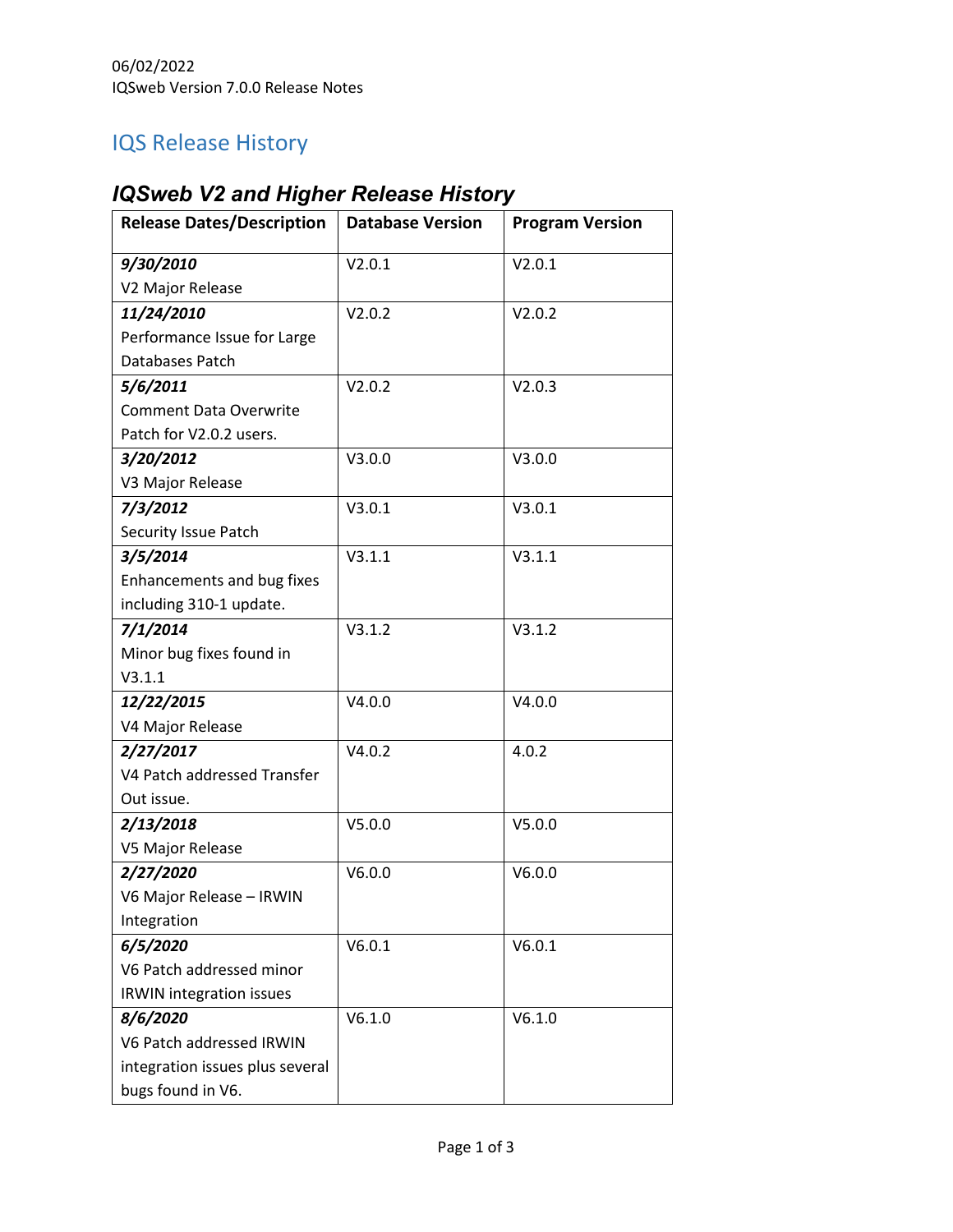| 5/10/2022                    | V7.0.0 | V7.0.0 |
|------------------------------|--------|--------|
| V7 Major Release – IRWIN     |        |        |
| Integration Issues and other |        |        |
| high priority fixes.         |        |        |

## *Bug Fixes and Enhancements*

The list below represents a summary of items addressed in IQS V7.1.0

| <b>Ticket ID</b> | <b>Bug Fixes/Enhancement Description</b>                                                                                                                                                                                                                                                                 | <b>IQS Module</b>             |
|------------------|----------------------------------------------------------------------------------------------------------------------------------------------------------------------------------------------------------------------------------------------------------------------------------------------------------|-------------------------------|
|                  | Attachment Folder Merge Together - fixed issue where a<br>user was able to combine two outer most folders into one<br>folder. One folder was then hidden with no visible signs of<br>the other folder. The hidden folder was NOT deleted and                                                             |                               |
| 5139             | its attachments are retained.                                                                                                                                                                                                                                                                            | Attachments                   |
| 5138             | Attachment Folders - Added check to not allow a folder to<br>have itself as a parent folder                                                                                                                                                                                                              | Attachments                   |
| 3103             | Refresher Training Identification - the tool tip for expired<br>refresher training now includes the course code of the<br>message indicating the refresher training course that is<br>needed                                                                                                             | Certifications/Qualifications |
| 10206            | Deleting a training entry in a person's record - fixed issue<br>where if a training entry was deleted from a person's<br>record in Certifications/Qualifications, it returned an error<br>message that "an error was encountered processing the<br>request" even though the entry was correctly deleted. | Certifications/Qualifications |
| 7152             | Updated Training Nomination Form to use the new NWCG<br>Training Certificate Template - 2021                                                                                                                                                                                                             | Certifications/Training       |
| 10233            | Changed URL for Help Link to point to AZURE help rather<br>than locally installed help.                                                                                                                                                                                                                  | General                       |
| 10228            | Removed all references to ROSS within application<br>changing them to "IRWIN" or "Integration Service"<br>appropriate.                                                                                                                                                                                   | General                       |
| 3047             | Separated the IQS Help from the installation allowing the<br>help to be as needed rather than only with scheduled<br>releases.                                                                                                                                                                           | Install                       |
| 10223            | IRWIN Integration: Added Fitness Expiration Date to data<br>integrated with IRWIN so that this date could be read by<br>IROC or a CAD.                                                                                                                                                                   | <b>IRWIN</b>                  |
| 10222            | IRWIN Integration: Added Qualification Expiration Date to<br>data integrated with IRWIN so that IROC or a CAD could<br>read this date.                                                                                                                                                                   | <b>IRWIN</b>                  |
| 10192            | Certificate passphrase with & can trigger ASP.NET<br>validation - removed & character from passphrase<br>creation to prevent possible security violation.                                                                                                                                                | <b>IRWIN</b>                  |